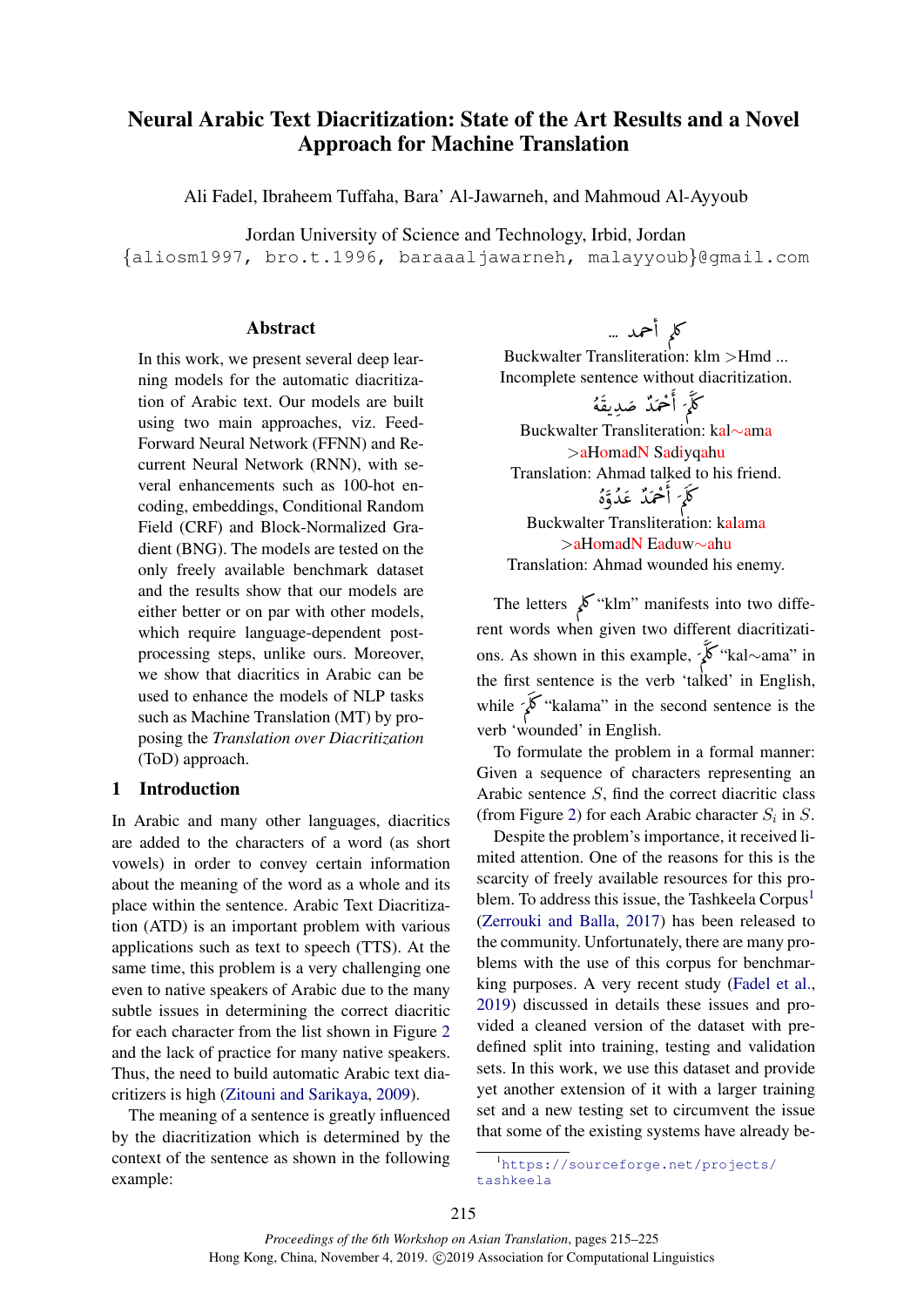en trained on the entire Tashkeela Corpus.

According to [\(Fadel et al.,](#page-9-0) [2019\)](#page-9-0), existing approaches to ATD are split into two groups: traditional rule-based approaches and machine learning based approaches. The former was the main approach by many researchers such as [\(Zitouni and](#page-10-0) [Sarikaya,](#page-10-0) [2009;](#page-10-0) [Pasha et al.,](#page-9-1) [2014;](#page-9-1) [Darwish et al.,](#page-9-2) [2017\)](#page-9-2) while the latter has started to receive attention only recently [\(Belinkov and Glass,](#page-9-3) [2015;](#page-9-3) [Aban](#page-9-4)[dah et al.,](#page-9-4) [2015;](#page-9-4) [Barqawi and Zerrouki,](#page-9-5) [2017;](#page-9-5) [Mu](#page-9-6)[barak et al.,](#page-9-6) [2019\)](#page-9-6). Based on the extensive experiments of [\(Fadel et al.,](#page-9-0) [2019\)](#page-9-0), deep learning approaches (aka neural approaches) are superior to non-neural approaches especially when large training data is available. In this work, we present several neural ATD models and compare their performance with the state of the art (SOTA) approaches to show that our models are either on par with the SOTA approaches or even better. Finally, we present a novel way to utilize diactritization in order to enhance the accuracy of Machine Translation (MT) models in what we call *Translation over Diacritization* (ToD) approach.

The rest of the paper is organized as follows. The following section discusses the dataset proposed by [\(Fadel et al.,](#page-9-0) [2019\)](#page-9-0). Sections [3](#page-1-0) and [4](#page-2-1) discuss our two main approaches: Feed-Forward Neural Network (FFNN) and Recurrent Neural Network (RNN), respectively. Section [5](#page-4-0) brielfy discusses the related work and presents a comparison with the SOTA approaches while Section [6](#page-6-0) describes our novel approach to integrate diacritization into translation tasks. The paper is concluding in Section [7](#page-8-0) with final remarks and future directions of this work.

#### 2 Dataset

The dataset of [\(Fadel et al.,](#page-9-0) [2019\)](#page-9-0) (which is an adaptation of the Tashkeela Corpus) consists of about 2.3M words spread over 55K lines. Basic statistics about this dataset size, content and diacritics usage are given in Table [1.](#page-1-1) Among the resources provided with this dataset are new definitions of the Diacritic Error Rate (DER), which is "the percentage of misclassified Arabic characters regardless of whether the character has 0, 1 or 2 diacritics", and the Word Error Rate (WER), which is "the percentage of Arabic words which have at least one misclassified Arabic character".<sup>[2](#page-1-2)</sup> The redefinition of these measures is to exclu-

<span id="page-1-1"></span>

|                               | Train  | Valid | <b>Test</b> |
|-------------------------------|--------|-------|-------------|
| <b>Words Count</b>            | 2,103K | 102K  | 107K        |
| Lines Count                   | 50K    | 2.5K  | 2.5K        |
| Avg Chars/Word                | 3.97   | 3.97  | 3.97        |
| Avg Words/Line                | 42.06  | 40.97 | 42.89       |
| $\overline{0}$ Diacritics (%) | 17.78  | 17.75 | 17.80       |
| 1 Diacritic $(\%)$            | 77.17  | 77.19 | 77.22       |
| 2 Diacritics $(\%)$           | 5.03   | 5.05  | 4.97        |
| Error Diacritics (%)          | 0      | 0     | ∩           |

de counting irrelevant characters such as numbers and punctuations, which were included in [\(Zitouni](#page-10-0) [and Sarikaya,](#page-10-0) [2009\)](#page-10-0)'s original definitions of DER and WER. It is worth mentioning that DER/WER are computed in four different ways in the literature depending on whether the last character of each word (referred to as case ending) is counted or not and whether the characters with no diacritization are counter or not.

## <span id="page-1-0"></span>3 The Feed-Forward Neural Network (FFNN) Approach

This is our first approach and we present three models based on it. In this approach, we consider diacritizing each character as an independent problem. To do so, the model takes a 100-dimensional vector as an input representing features for a single character in the sentence. The first 50 elements in the vector represent the 50 non-diacritic characters before the current character and the last 50 elements represent the 50 non-diacritic characters after it including the current character. j  $\vdots$  $\overline{\phantom{a}}$  $\ddot{\phantom{0}}$ 

er it including the current character.<br>For example, the sentence 'ذَهَبَ غَلِي', the vec- $\overline{\phantom{0}}$ إ . tor related to the character ' $\frac{H}{V}$  is as shown in Figure [1.](#page-2-2) As the figure shows, there are two characters before the character  $\sim$  and four after it (including the whitespace). The special token  $\angle$ PAD $>$ ' is used as a filler when there are no characters to feed. Note that the dataset contains 73 unique characters (without the diacritics) which are mapped to unique integer values from 0 to 74 after sorting them based on their unicode representations including the special padding and unknown ('<UNK>') tokens.

Each example belongs to one of the 15 classes under consideration, which are shown in Figure [2.](#page-2-0) The model outputs probabilities for each

<span id="page-1-2"></span><sup>&</sup>lt;sup>2</sup>DER/WER are computed with [diacritization](https://github.com/AliOsm/arabic-text-diacritization/blob/master/helpers/diacritization_stat.py)\_stat.py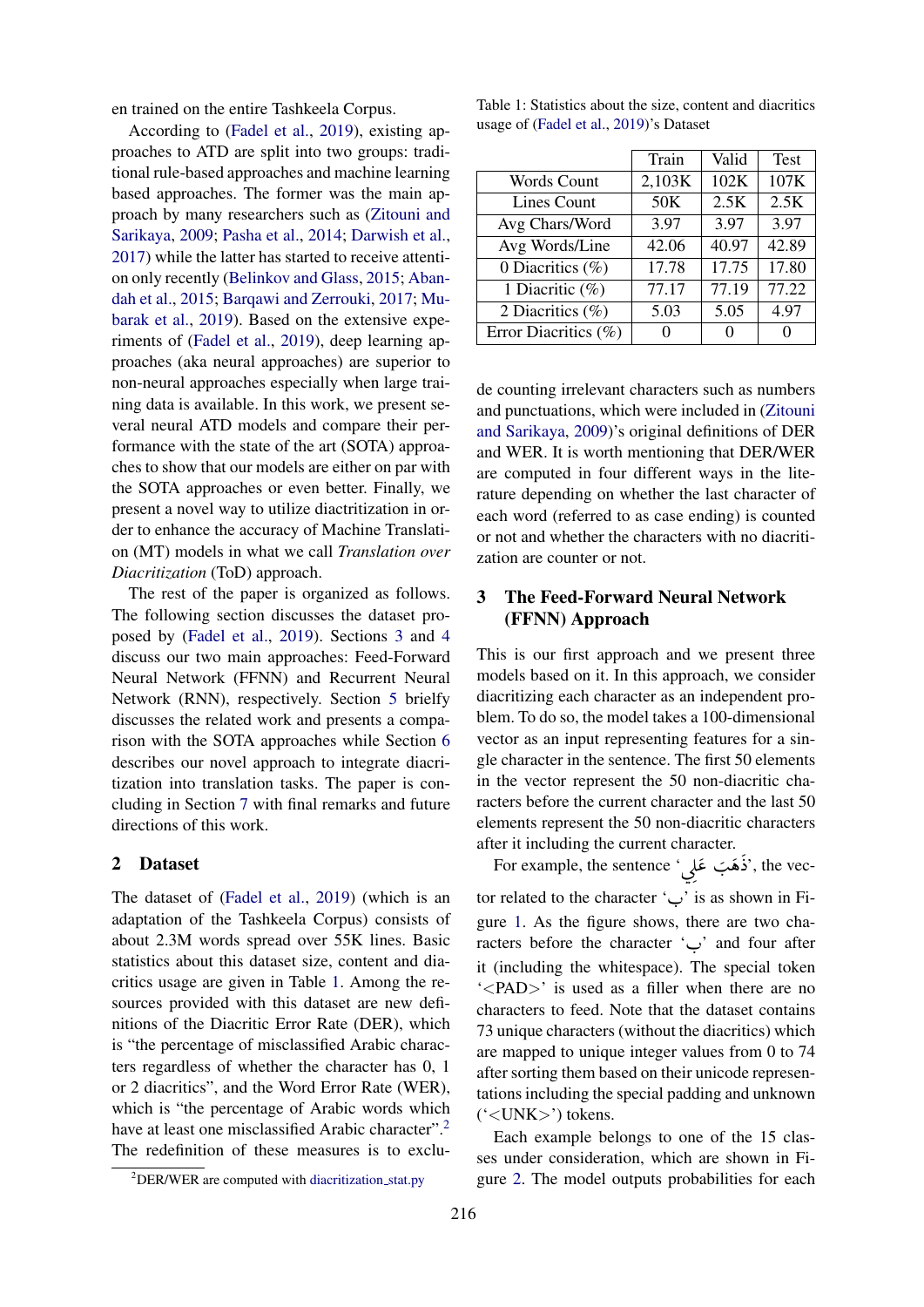<span id="page-2-2"></span>

<span id="page-2-0"></span>

| Class Name        | Class Shape | Class Name        | Class Shape |
|-------------------|-------------|-------------------|-------------|
| No Diacritization | ت           | Shadda            | ت           |
| Fatha             | تَ          | Shadda + Fatha    | ت           |
| Damma             | ت           | Shadda + Damma    | ت           |
| Kasra             | ت           | Shadda + Kasra    | ت           |
| Fathatan          | ت           | Shadda + Fathatan | تن          |
| Dammatan          | ت           | Shadda + Dammatan |             |
| Kasratan          | ت           | Shadda + Kasratan |             |
| Sukun             | ت           |                   |             |

Figure 1: Vector representation of a FFNN example.

Figure 2: The 15 classes under consideration.

class. Using a Softmax output unit, the class with maximum probability is considered as the correct output. The number of training, validation and testing examples from converting the dataset into examples as described earlier are 9,017K, 488K and 488K respectively.

Basic Model. The basic model consists of 17 hidden layers of different sizes. The activation function used in all layers is Rectified Linear Unit (Re-LU) and the number of trainable parameters is about 1.5M. For more details see Appendix [A.](#page--1-0) The model is trained for 300 epochs on an Nvidia Ge-Force GTX 970M GPU for about 16 hours using AdaGrad optimization algorithm [\(Duchi et al.,](#page-9-7) [2011\)](#page-9-7) with 0.01 learning rate, 512 batch size, and categorical cross-entropy loss function.

100-Hot Model. In this model, each integer from the 100-integer inputs is converted into its 1-hot representation as a 75-dimensional vector. Then, the 100 vectors are concatenated forming a 7,500 dimensional vector. Based on empirical exploration, the model is structured to have five hidden layers with dropout. It has close to 2M trainable parameters. For more details see Appendix [A.](#page--1-0) The model is trained for 50 epochs on an Nvidia GeForce GTX 970M GPU for about 3 hours using Adam optimization algorithm [\(Kingma and](#page-9-8) [Ba,](#page-9-8) [2014\)](#page-9-8) with 0.001 learning rate, 0.9 beta1, 0.999 beta2, 512 batch size, and categorical crossentropy loss function.

Embeddings Model. In this model, the 100-hot layer is replaced with an embeddings layer to learn feature vectors for each character through the training process. Empirically determined, the model has five hidden layers with only 728K trainable parameters. For more details see Appendix [A.](#page--1-0) The model is trained with the same configurations as the 100-hot model and the training time is about 2.5 hours only.

Results and Analysis. Although the idea of diacritizing each character independently is counterintuitive, the results of the FFNN models on the test set (shown in Table [2\)](#page-3-0) are very promising with the embeddings model having an obvious advantage over the basic and 100-hot models and performing much better than the best rule-based diacritization system Mishkal<sup>[3](#page-2-3)</sup> among the systems reviewed by [\(Fadel et al.,](#page-9-0) [2019\)](#page-9-0) (Mishakl DER: 13.78% vs FFNN Embeddings model DER: 4.06%). However, these models are still imperfect. More detailed error analysis of these models is available in Appendix [A.](#page--1-0)

## <span id="page-2-1"></span>4 The Recurrent Neural Network (RNN) Approach

Since RNN models usually need huge data to train on and learn high-level linguistic abstractions, we prepare an external training dataset following the guidelines of [\(Fadel et al.,](#page-9-0) [2019\)](#page-9-0). The extra training dataset is extracted from the Classical Arabic (CA) part of the Tashkeela Corpus and the Holy Quran (HQ). We exclude the lines that already exist in the previously mentioned dataset. Note that, with the extra training dataset the number of unique characters goes up to 87 (without the diacritics). Table [3](#page-3-1) shows the statistics for the extra training dataset.

The lines in the dataset are split using the following 14 punctuations  $( \cdot', \cdot', \cdot', \cdot', \cdot'; \cdot', \cdot'; \cdot', \cdot'')$ ')', '[', ']', '{', '}', ' $\ll$ ' and ' $\gg$ '). After that, the lines with length more than 500 characters (without counting diacritics) are split into lines of length no more than 500. This step is necessary for the training phase to limit memory usage within a single batch. Note that the splitting procedure is omitted within the prediction phase, e.g., when calculating DER/WER on the validation and test sets. Moreover, four special tokens ('<SOS>', '<EOS>',  $'\langle UNK \rangle'$  and  $'\langle PAD \rangle'$  are used to prepare the input data before feeding it to the model. '<SOS>' and '<EOS>' are added to the start and the end of the sequences, respectively. '<UNK>' is used to represent unknown characters not seen in the training dataset. Finally,  $\langle$  -  $PAD$  is appended to pad the sequences within the same batch.

<span id="page-2-3"></span><sup>3</sup><https://tahadz.com/mishkal>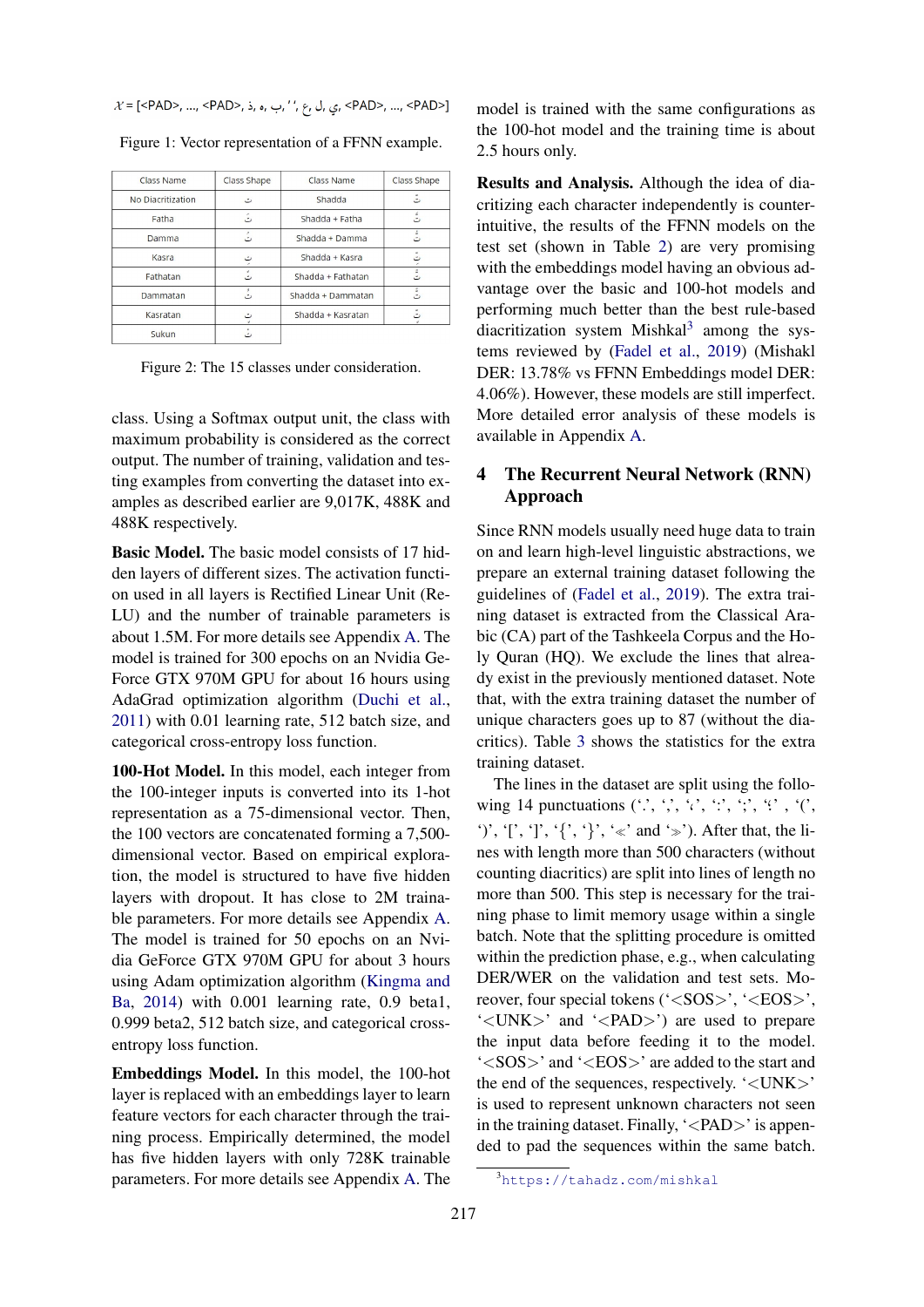<span id="page-3-0"></span>

| <b>DER/WER</b>   | w/case ending            | $ $ w/o case ending |                          | $w/case$ ending $ w/o$ case ending |
|------------------|--------------------------|---------------------|--------------------------|------------------------------------|
|                  | Including 'no diacritic' |                     | Excluding 'no diacritic' |                                    |
| Basic model      | $9.33\%$ / 25.93%        | $6.58\%$ / 13.89%   | $10.85\%$ / 25.39\%      | 7.51\% / 13.53\%                   |
| 100-Hot model    | $6.57\%$ / 20.21\%       | $4.83\%$ / 11.14\%  | 7.75%/19.83%             | $5.62\%$ / 10.93%                  |
| Embeddings model | $5.52\%$ / 17.12\%       | $4.06\%$ / 9.38%    | $6.44\%$ / 16.63%        | $4.67\%$ / 9.10%                   |

Table 2: DER/WER comparison of the different FFNN models on the test set

<span id="page-3-1"></span>Table 3: Extra training dataset statistics

|                      | Extra Train |
|----------------------|-------------|
| Words Count          | 22.4M       |
| Lines Count          | 533K        |
| Avg Chars/Word       | 3.97        |
| Avg Words/Line       | 42.1        |
| 0 Diacritics (%)     | 17.79       |
| 1 Diacritic (%)      | 77.16       |
| 2 Diacritics (%)     | 5.03        |
| Error Diacritics (%) |             |

Four equivalent special tokens are used as an output in the target sequences.

Basic Model. Several model architectures are trained without the extra training dataset. After some exploration, the best model architecture is chosen to experiment with different techniques as described in details throughout this section.

The exploration is done to tune different hyperparameters and find the structure that gives the best DER, which, in most cases, leads to better WER. Because the neural network size have a great impact on performance, we primarily experiment with the number of Bidirectional CuD-NN Long Short-Term Memory (BiCuDNNLSTM) [\(Appleyard et al.,](#page-9-9) [2016\)](#page-9-9) layers and their hidden units. By using either one, two or three layers, the error significantly decreases going from one layer to two layers. However, it shows slight improvement (if any) when going from two layers to three layers while increasing the training time. So, we decide to use two BiCuDNNLSTMs in further experiments as well as 256 hidden units per layer as using less units will increase the error rate while using more units does not significantly improve it. Then, we experiment with the size and depth of the fully connected feed-forward network. The results show that the depth is not as important as the size of each layer. The best results are produced with the model using two layers with 512 hidden units each. All experiments are done using Adam

optimization algorithm, because different optimizers like Stochastic Gradient Descent, Adagrad and Adadelta do not converge to the optimal minimal fast enough and RMSprop, Nadam and Adamax give the same or slightly worse results. The number of character features to learn in the embedding layer that gives the best results is 25, where more features leads to little improvement and more overfitting, and less features makes the training harder for the network. This is probably due to the input vocabulary being limited to 87 different characters. We also experiment with training the models for more than 50 epochs, but the return is very little or it makes the learning unstable and eventually causes exploding gradients leaving the network with useless predictions, unable to learn anymore. The best model is structured as shown in Figure [3.](#page-4-1)

The training is done twice: with and without the extra training dataset, in order to explore the impact of the dataset size on the training phase for the diacritization problem. This has led to reduced overfitting. A weights averaging technique over the last few epochs is applied to partially overcome the overfitting issue and obtain a better generalization.

Models in all following experiments are trai-ned on Google Colab<sup>[4](#page-3-2)</sup> [\(Carneiro et al.,](#page-9-10) [2018\)](#page-9-10) environment for 50 epochs using an Nvidia Tesla T4 GPU, Adam optimization algorithm with 0.001 learning rate, 0.9 beta1, 0.999 beta2,  $10^{-7}$  epsilon, 256 batch size, and categorical cross-entropy loss function.

Conditional Random Field (CRF) Model. A CRF classifier is used in this model instead of the Softmax layer to predict the network output. CRF is usually more powerful than Softmax in terms of sequence dependencies in the output layer which exist in the diacritization problem. It is worth mentioning that CRF is considered to be "a best practice" in sequence labeling problems. However, in this particular problem, the results show that CRF

<span id="page-3-2"></span><sup>4</sup><http://colab.research.google.com>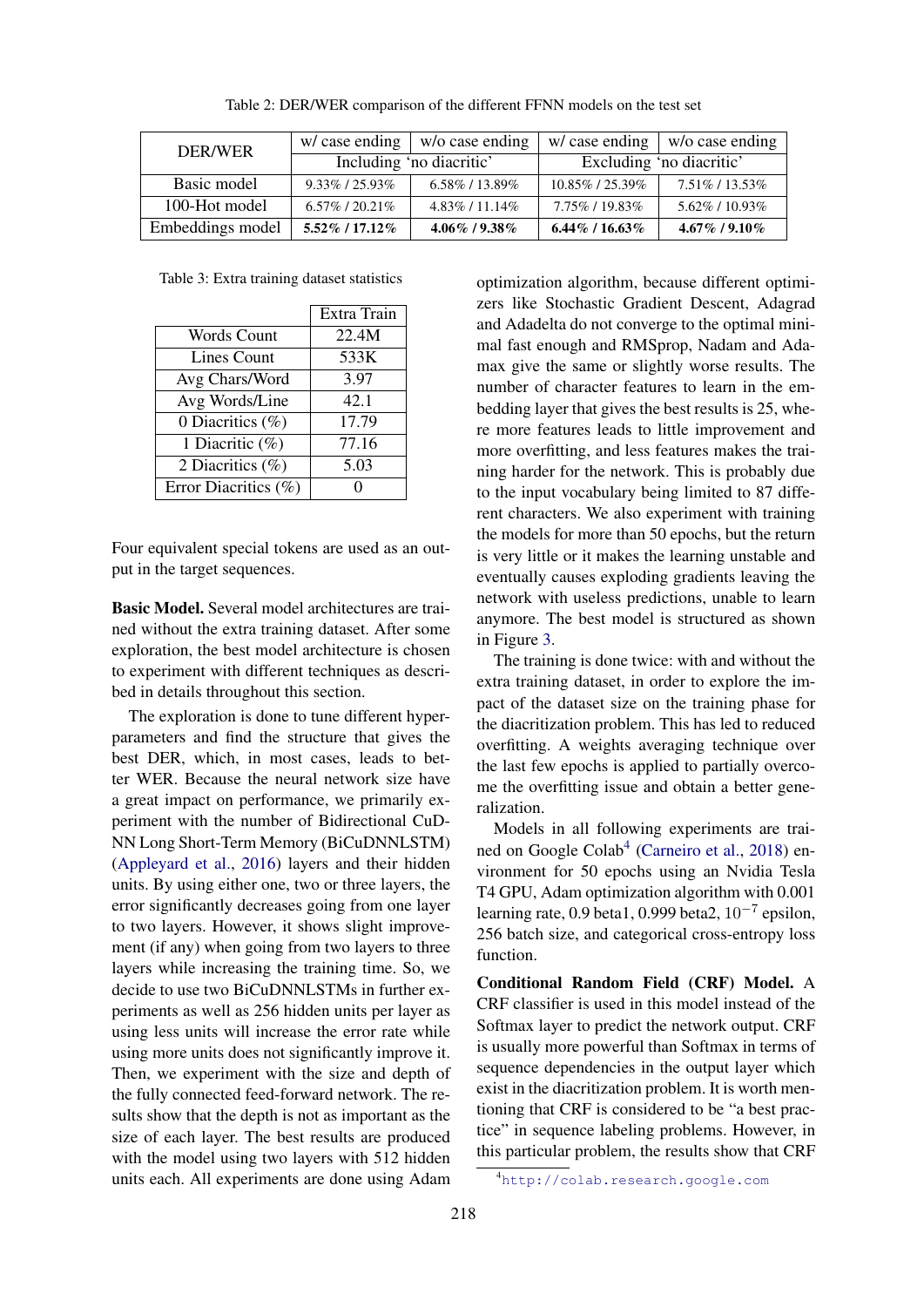<span id="page-4-1"></span>

Figure 3: RNN basic model structure.

performs worse than Softmax in most cases except for WER results when training without the extra dataset which indicates that, even with worse DER results, CRF is able to make more consistent predictions within the same word.

Block-Normalized Gradient (BNG) Model. In this model, [\(Yu et al.,](#page-9-11) [2017\)](#page-9-11)'s BNG method is applied to normalize gradients within each batch. This can help accelerate the training process. According to [\(Yu et al.,](#page-9-11) [2017\)](#page-9-11), this method performs better in RNN when using optimizers with adaptive step sizes, such as Adam. It can also lead to solutions with better generalization. This coincides with our results.

Discussion and Analysis. The results of the RNN models on the test set (shown in Table [4\)](#page-5-0) are much better than the FFNN models by about 67%. To show the effect of the weights averaging technique, Table [5](#page-5-1) reports the DER/WER statistics related to the BNG model after averaging its weights over the last 1, 5, 10, and 20 epochs. Studying the confusion matrices for all the models suggests that the Shadda class and the composite classes (i.e., Shadda + another diacritic) are harder to learn for the network compared to other classes. However, with the extra training dataset, the network is able to find significantly better results compared to the results without the extra training dataset, especially for the Shadda class.

The comparison method for calculating DER/WER without case ending skips comparing the diacritization on the end of each word. This

skip improves the best DER to 1.34% (vs 1.69%) and best WER to 2.91% (vs 5.09%) which is a 26% improvement in DER and 43% improvement in WER. This is because the diacritic of the last character of the word usually depends on the part of speech tag making it harder to diacritize. However, we note that the actual last character of the word may come before the end of the word if the word has some suffix added to it.

<span id="page-4-2"></span>

| Arabic sentence            | هذا هو كتابه | قاكاته                              | مكتوب في كتابه           |
|----------------------------|--------------|-------------------------------------|--------------------------|
| <b>English translation</b> |              | This is his book   He read his book | It's written in his book |
| Part of speech tag         | subject      | object                              | genitive                 |

Figure 4: Case ending different diacritization with different part of speech tag.

Consider the example shown in Figure [4.](#page-4-2) The word ' $\sim$  means 'his book' where the last cha-<br>Record ' $\sim$ ' means 'his book' where the last cha-. .<br>ا l<br>.. racter  $\sim$  is the suffix representing the pronoun 'his', and the letter before it may take three different diacritics depending on its part of speech tagging. More detailed error analysis of these models available in Appendix [B.](#page--1-1)

Furthermore, an Encoder-Decoder structure (seq2seq) was built using BiCuDNNLSTMs to encode a sequence of characters and generate a sequence of diacritics, but the model was not able to successfully learn the alignment between inputted characters and outputted diacritics. Other attempts tried encoding the sentences as sequences of words and generate a sequences of diacritics also terribly failed to learn.

The BNG model performs the best compared to other models described above. So, it is used for comparison with other systems in the following section.

### <span id="page-4-0"></span>5 Comparison with Existing Systems

As mentioned earlier, the efforts on building automatic ATD is limited. A recent study [\(Fadel et al.,](#page-9-0) [2019\)](#page-9-0) surveyed existing approaches and tools for ATD. After discussing the limitations in closedsource tools, they divided existing approaches to ATD into two groups: traditional rule-based approaches [\(Zitouni and Sarikaya,](#page-10-0) [2009;](#page-10-0) [Pasha et al.,](#page-9-1) [2014;](#page-9-1) [Shahrour et al.,](#page-9-12) [2015;](#page-9-12) [Alnefaie and Az](#page-9-13)[mi,](#page-9-13) [2017;](#page-9-13) [Bebah et al.,](#page-9-14) [2014;](#page-9-14) [Azmi and Alma](#page-9-15)[jed,](#page-9-15) [2015;](#page-9-15) [Chennoufi and Mazroui,](#page-9-16) [2017;](#page-9-16) [Darwish](#page-9-2) [et al.,](#page-9-2) [2017;](#page-9-2) [Fashwan and Alansary,](#page-9-17) [2017;](#page-9-17) [Al](#page-9-18)[qahtani et al.,](#page-9-18) [2019\)](#page-9-18) and machine learning based approaches [\(Belinkov and Glass,](#page-9-3) [2015;](#page-9-3) [Abandah](#page-9-4)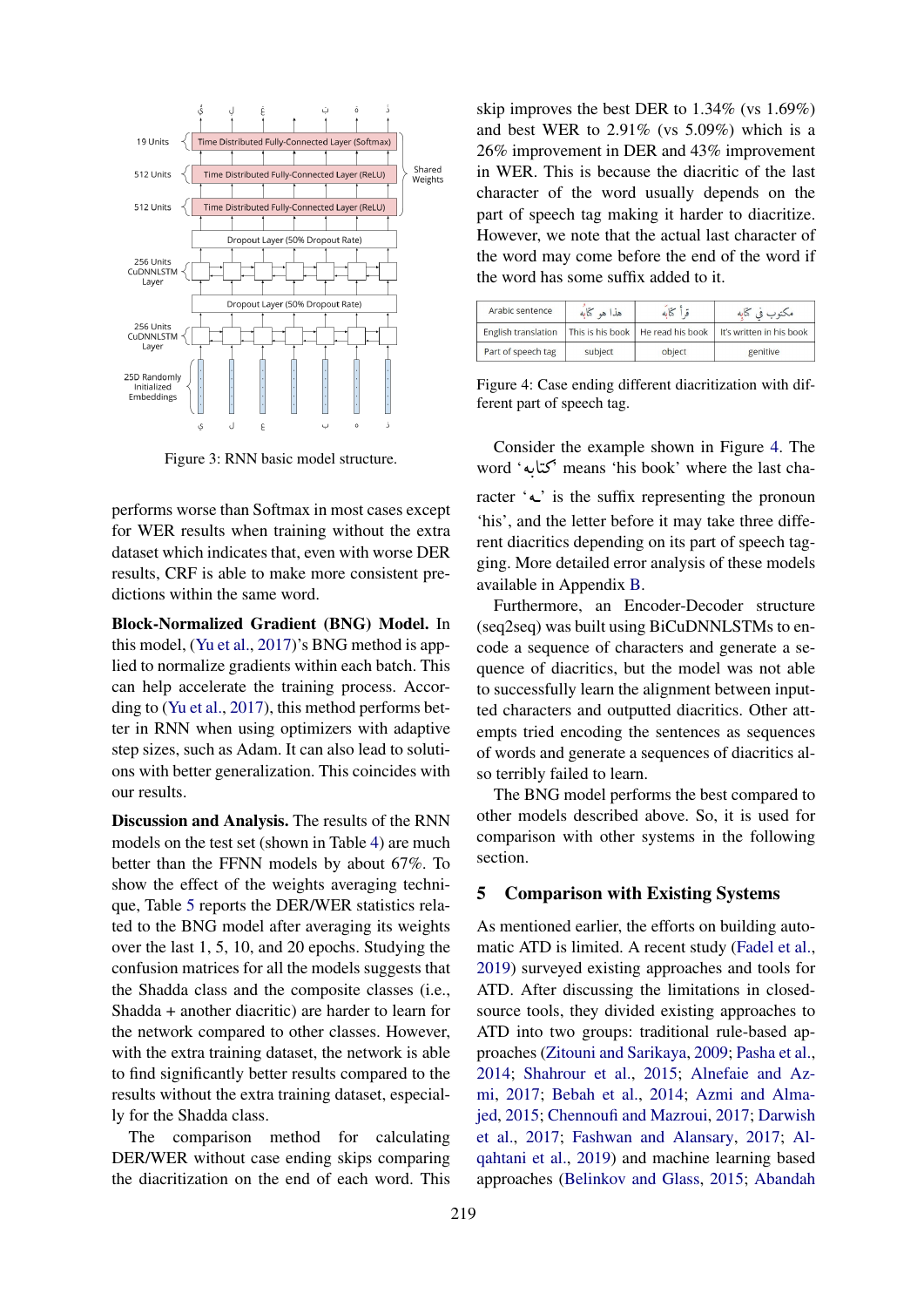<span id="page-5-0"></span>

| DER/WER                  | w/ case ending    | w/o case ending             | w/ case ending      | w/o case ending          |
|--------------------------|-------------------|-----------------------------|---------------------|--------------------------|
|                          |                   | Including 'no diacritic'    |                     | Excluding 'no diacritic' |
|                          |                   | Without Extra Train Dataset |                     |                          |
| Basic model              | 2.68%/7.91%       | 2.19%/4.79%                 | $3.09\%$ / 7.61\%   | $2.51\%$ / 4.66%         |
| CRF model                | $2.67\%$ / 7.73\% | $2.19\%$ / 4.69%            | 3.08%/7.46%         | $2.52\%$ / 4.60%         |
| BNG model                | $2.60\%$ / 7.69%  | $2.11\%$ / 4.57%            | $3.00\%$ / 7.39%    | $2.42\%$ / 4.44%         |
| With Extra Train Dataset |                   |                             |                     |                          |
| Basic model              | $1.72\%$ / 5.16\% | 1.37% / 2.98%               | 1.99%/4.96%         | 1.59%/2.92%              |
| CRF model                | 1.84% / 5.42%     | 1.47% / 3.17%               | $2.13\%$ / 5.22%    | $1.69\%$ / 3.09%         |
| BNG model                | $1.69\%$ / 5.09%  | $1.34\%$ / 2.91%            | $1.95\%$ / $4.89\%$ | $1.54\%$ / $2.83\%$      |

Table 4: DER/WER comparison of the different RNN models on the test set

<span id="page-5-1"></span>Table 5: DER/WER comparison showing the effect of the weights averaging technique on BNG model

| <b>DER/WER</b> | Averaged | w/ case ending    | w/o case ending          | w/ case ending           | w/o case ending     |
|----------------|----------|-------------------|--------------------------|--------------------------|---------------------|
|                | Epochs   |                   | Including 'no diacritic' | Excluding 'no diacritic' |                     |
| Without        |          | $2.73\%$ / 8.08%  | $2.21\%$ / 4.80%         | 3.16%/7.79%              | 2.54% / 4.68%       |
| extra          | 5        | 2.64%/7.80%       | $2.14\%$ / 4.64\%        | $3.04\%$ / 7.49%         | $2.46\%$ / $4.52\%$ |
| train          | 10       | $2.60\%$ / 7.69%  | $2.11\%$ / 4.57%         | $3.00\%$ / 7.39%         | $2.42\%$ / $4.44\%$ |
| dataset        | 20       | $2.61\%$ / 7.73\% | $2.11\%$ / 4.56%         | $3.01\%$ / 7.42\%        | $2.42\%$ / 7.42\%   |
| With           |          | $1.97\%$ / 5.85%  | $1.61\%$ / 3.55%         | $2.20\%$ / 5.61\%        | 1.82%/3.45%         |
| extra          | 5        | 1.73% / 5.20%     | 1.38%/3.02%              | 1.98%/4.98%              | 1.58% / 2.92%       |
| train          | 10       | $1.70\%$ / 5.13\% | $1.35\%$ / 2.94%         | $1.96\%$ / 4.92\%        | 1.55%/2.85%         |
| dataset        | 20       | $1.69\%$ / 5.09%  | $1.34\%$ / 2.91%         | $1.95\%$ / 4.89%         | $1.54\%$ / $2.83\%$ |

[et al.,](#page-9-4) [2015,](#page-9-4) [2017;](#page-8-1) [Barqawi and Zerrouki,](#page-9-5) [2017;](#page-9-5) [Moumen et al.,](#page-9-19) [2018;](#page-9-19) [Mubarak et al.,](#page-9-6) [2019\)](#page-9-6). The extensive experiments of [\(Fadel et al.,](#page-9-0) [2019\)](#page-9-0) showed that neural ATD models are superior to their competitors especially when large training data is available. Thus, we limit our attention in this work to such models.

According to [\(Fadel et al.,](#page-9-0) [2019\)](#page-9-0), the Shakkala system [\(Barqawi and Zerrouki,](#page-9-5) [2017\)](#page-9-5) performs the best compared to other existing systems using the test set and the evaluation metrics proposed in [\(Fadel et al.,](#page-9-0) [2019\)](#page-9-0). Considering our best model's results mentioned previously, it is clear that our model outperforms Shakkala on the testing set after splitting the lines to be at most 315 characters long (Shakkala system limit), which causes a slight drop in our best model's results. However, since Shakkala was also trained on Tashkeela Corpus, we develop an auxiliary test set extracted from three books from Al-Shamela Library<sup>5</sup> m three books from Al-Shamela<br>','تاح العروس من جواهر القاموس' . .<br>ا .<br>. ' éJ ÒJ K [áK](#page-5-2)  . B øQ .ºË@ øðA ®Ë@' and ا،<br>..  $\ddot{\cdot}$  $\ddot{\cdot}$ .<br>.. .<br>.. י<br>. 'ø PA jJ Ë@ iJ m hQå ø PAJ. Ë@ i ¯' using the . J ֦

same extraction and cleaning method proposed by [\(Fadel et al.,](#page-9-0) [2019\)](#page-9-0) while keeping only lines with more than 80% "diacritics to Arabic characters" rate. The extracted lines are each split into lines of lengths no more than 315 characters (without counting diacritics) which is the input limit of the Shakkala system. This produces a test set consisting of 443K words. Table [6](#page-6-1) shows the results comparison with Shakkala.

A comparison with the pre-trained model of [\(Belinkov and Glass,](#page-9-3) [2015\)](#page-9-3) is also done using the test set and the evaluation metrics of [\(Fadel et al.,](#page-9-0) [2019\)](#page-9-0) while splitting the lines into lines of lengths no more than 125 characters (without counting diacritics) since any input with length more than that causes an error in their system. The results show that [\(Belinkov and Glass,](#page-9-3) [2015\)](#page-9-3)'s model performs poorly. However, we note that [\(Belinkov](#page-9-3) [and Glass,](#page-9-3) [2015\)](#page-9-3)'s system was trained and tested on the Arabic TreeBank (ATB) dataset which consists of text in Modern Standard Arabic (MSA). So, to make a fair comparison with [\(Belinkov and](#page-9-3) [Glass,](#page-9-3) [2015\)](#page-9-3)'s system, an auxiliary dataset is built from the MSA part of the Tashkeela Corpus using the same extraction and cleaning method proposed

<span id="page-5-2"></span><sup>5</sup><http://shamela.ws>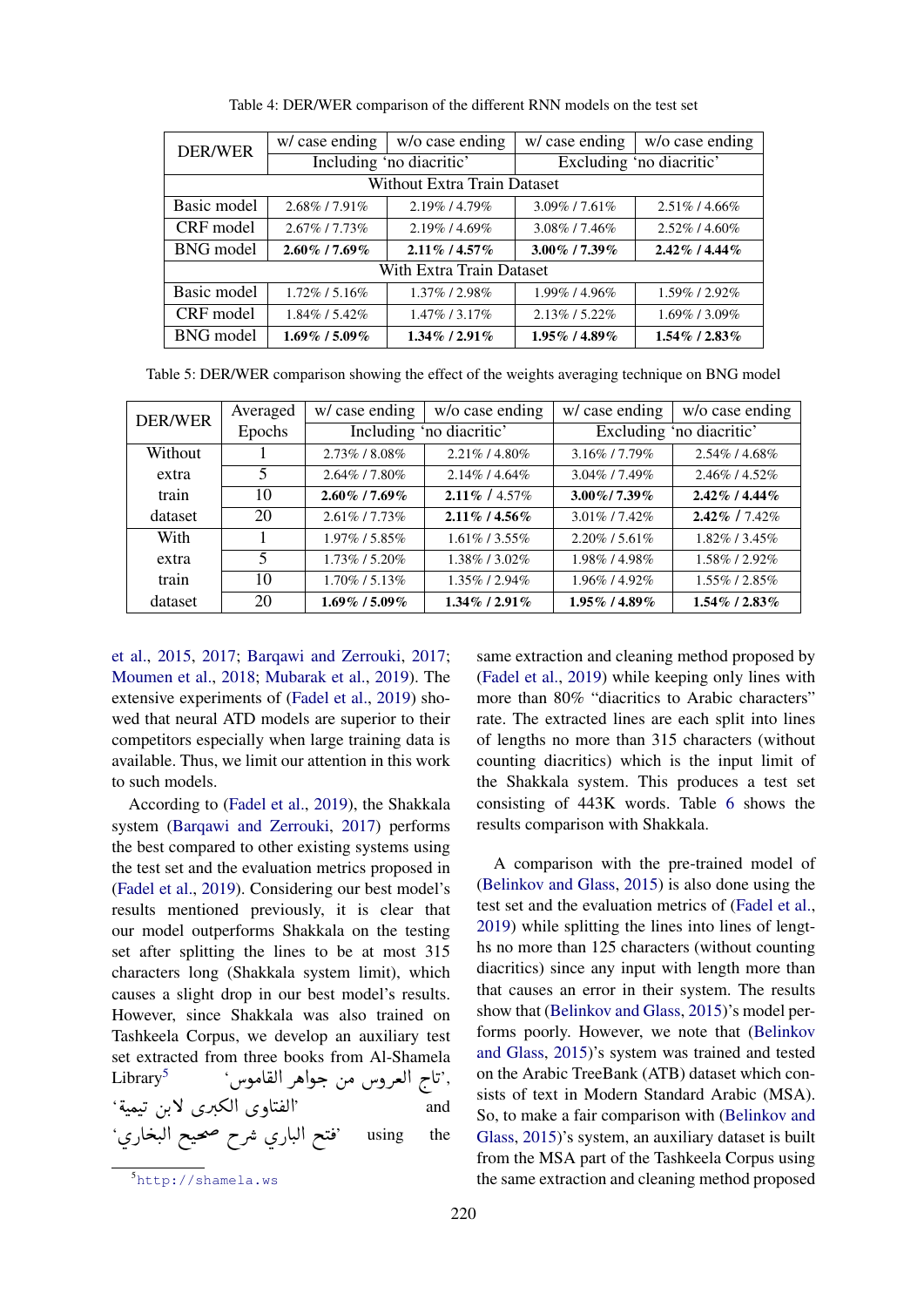| DER/WER                                  | w/ case ending                               | w/o case ending          | w/ case ending     | w/o case ending          |  |
|------------------------------------------|----------------------------------------------|--------------------------|--------------------|--------------------------|--|
|                                          |                                              | Including 'no diacritic' |                    | Excluding 'no diacritic' |  |
|                                          | (Fadel et al., 2019) Testing Dataset Results |                          |                    |                          |  |
| Our best model                           | 1.78% / 5.38%                                | $1.39\%$ / 3.04%         | $2.05\%$ / 5.17%   | $1.60\%$ / 2.96%         |  |
| Barqawi, 2017                            | 3.73%/11.19%                                 | $2.88\%$ / 6.53%         | 4.36\% / 10.89\%   | $3.33\%$ / 6.37%         |  |
| <b>Auxiliary Testing Dataset Results</b> |                                              |                          |                    |                          |  |
| Our best model                           | 5.98% / 15.72%                               | 5.21%/11.07%             | 5.54% / 13.21%     | 4.85%/9.02%              |  |
| Barqawi, 2017                            | 6.41\% / 17.52\%                             | $5.12\%$ / 10.91%        | $6.82\%$ / 15.92\% | 5.32\% / 9.65\%          |  |

<span id="page-6-1"></span>Table 6: Comparing the BNG model with [\(Barqawi and Zerrouki,](#page-9-5) [2017\)](#page-9-5) in terms of DER/WER on the test set

<span id="page-6-2"></span>Table 7: Comparing the BNG model with [\(Belinkov and Glass,](#page-9-3) [2015\)](#page-9-3) in terms of DER/WER on the test set

| DER/WER                                        | w/ case ending                                  | w/o case ending          | w/ case ending           | w/o case ending     |  |
|------------------------------------------------|-------------------------------------------------|--------------------------|--------------------------|---------------------|--|
|                                                |                                                 | Including 'no diacritic' | Excluding 'no diacritic' |                     |  |
|                                                | <b>Classical Arabic Testing Dataset Results</b> |                          |                          |                     |  |
| Our best model                                 | $1.99\%$ / 6.10%                                | $1.48\%$ / 3.25%         | $2.30\%$ / 5.88%         | $1.70\%$ / $3.17\%$ |  |
| Belinkov, 2015                                 | 31.26%/75.29%                                   | 29.66% / 59.46%          | 35.78% / 74.37%          | 33.67%/57.66%       |  |
| Modern Standard Arabic Testing Dataset Results |                                                 |                          |                          |                     |  |
| Our best model                                 | $8.05\%$ / 23.56%                               | $6.85\%$ / 16.12%        | 8.29%/21.10%             | 7.16% / 14.41%      |  |
| Belinkov, 2015                                 | 31.77%/75.02%                                   | 29.21\% / 59.40\%        | 37.13%/73.93%            | 33.82%/58.03%       |  |

by [\(Fadel et al.,](#page-9-0) [2019\)](#page-9-0) keeping only lines with more than 80% "diacritics to Arabic characters" rate. This test set consists of 111K words. The results are reported in Table [7.](#page-6-2) In addition to the poor results of [\(Belinkov and Glass,](#page-9-3) [2015\)](#page-9-3)'s system, its output has a large number of special characters inserted randomly. These characters are removed manually to make the evaluation of the system possible.

Finally, we compare our model with [\(Abandah](#page-9-4) [et al.,](#page-9-4) [2015\)](#page-9-4)'s model which, to our best knowledge, is the most recent deep-learning work announcing the best results so far. To do so, we employ a similar comparison method to [\(Chennoufi and](#page-9-16) [Mazroui,](#page-9-16) [2017\)](#page-9-16)'s by using the 10 books from the Tashkeela Corpus and the HQ that were excluded from [\(Abandah et al.,](#page-9-4) [2015\)](#page-9-4)'s test set. The sentences used for testing our best model are all sentences that are not included in the training dataset of [\(Fadel et al.,](#page-9-0) [2019\)](#page-9-0) or extra training dataset on which our model is trained. To make the comparison fair, we use the same evaluation metric as [\(Abandah et al.,](#page-9-4) [2015\)](#page-9-4), which is [\(Zitouni and Sa](#page-10-0)[rikaya,](#page-10-0) [2009\)](#page-10-0)'s. Moreover, the characters with no diacritics in the original text are skipped similarly to [\(Abandah et al.,](#page-9-4) [2015\)](#page-9-4). The results are shown in Table [8.](#page-7-0) It is worth mentioning that the results of [\(Abandah et al.,](#page-9-4) [2015\)](#page-9-4) include post-processing techniques, which improved DER by 23.8% as reported in [\(Abandah et al.,](#page-9-4) [2015\)](#page-9-4). It can be easily shown that, without this step, our model's results are actually superior.

All codes related to the diacritization work are publicly available on  $G$ it $H$ ub, $<sup>6</sup>$  $<sup>6</sup>$  $<sup>6</sup>$  and are also imple-</sup> mented into a web application<sup>[7](#page-6-4)</sup> for testing purposes.

#### <span id="page-6-0"></span>6 Translation over Diacritization (ToD)

Word's diacritics can carry various types of information about the word itself, like its part of speech tag, the semantic meaning and the pronunciation. Intuitively, providing such extra features in NLP tasks has the potential to improve the results of any system. In this section, we show how we benefit from the integration of diacritics into Arabic-English (Ar-En) Neural Machine Translation (NMT) creating what we call Translation over Diacritization (ToD).

Dataset Extraction and Preparation. Due to the lack of free standardized benchmark datasets for Ar-En MT, we create a mid-size dataset using the following corpora: GlobalVoices v2017q3, MultiUN v1, News-Commentary v11, Tatoeba v2, TED2013 v1.1, Ubuntu v14.10, Wikipedia v1.0 [\(Tiedemann,](#page-9-20) [2012\)](#page-9-20) downloaded from

<span id="page-6-4"></span><span id="page-6-3"></span><sup>6</sup><https://github.com/AliOsm/shakkelha> <sup>7</sup><https://shakkelha.herokuapp.com>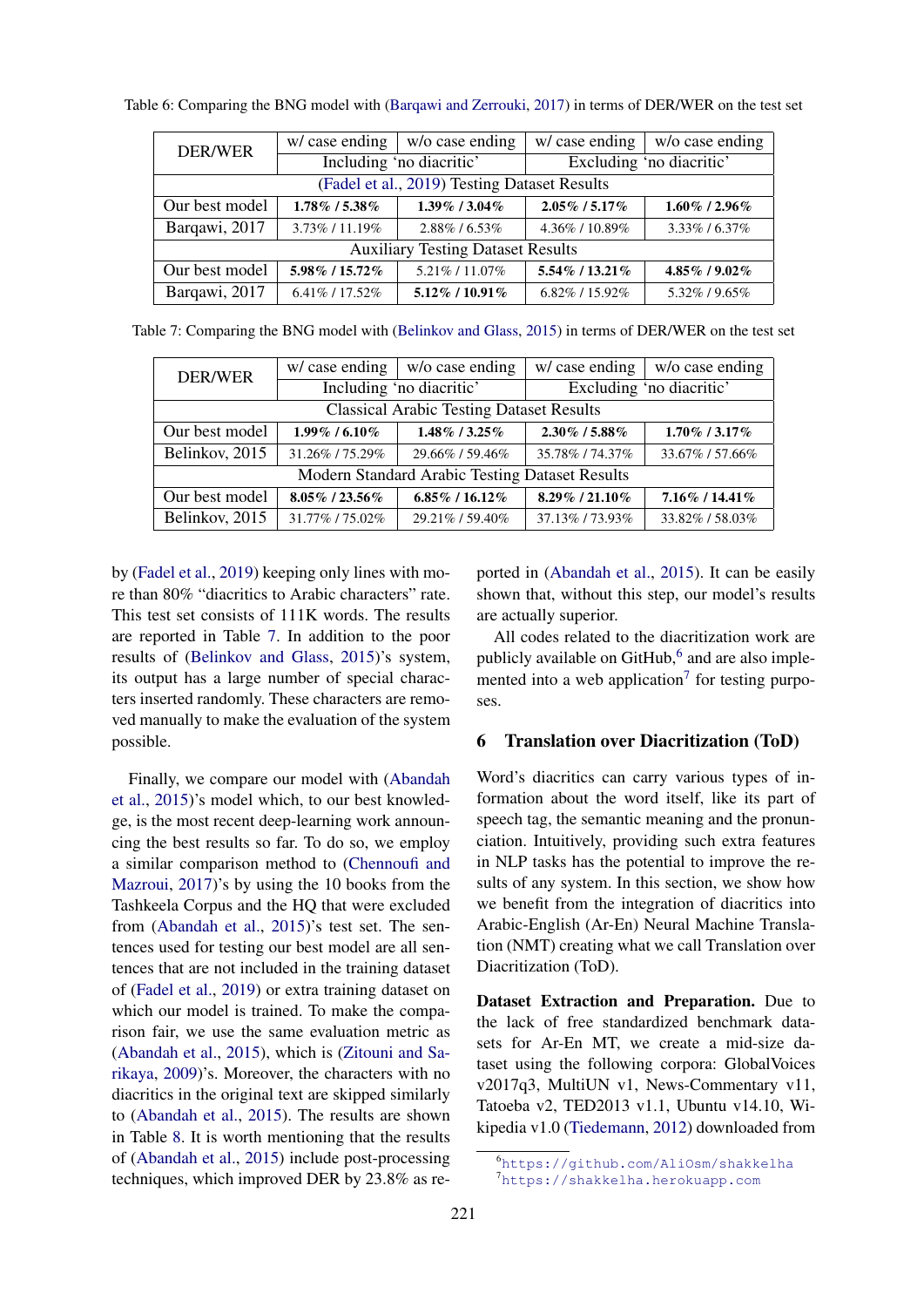|                | DER            |                 | WER             |                 |
|----------------|----------------|-----------------|-----------------|-----------------|
|                | w/ case ending | w/o case ending | $w/case$ ending | w/o case ending |
| Our best model | 2.18%          | 1.76%           | $4.44\%$        | $2.66\%$        |
| Abandah, 2015  | $2.09\%$       | $1.28\%$        | 5.82%           | $3.54\%$        |

<span id="page-7-0"></span>Table 8: Comparing the BNG model with [\(Abandah et al.,](#page-9-4) [2015\)](#page-9-4) in terms of DER/WER on the test set

<span id="page-7-3"></span>Table 9: Vocab size for all sequences types before and after BPE step

| Language           | Vocab Size |           |  |
|--------------------|------------|-----------|--|
|                    | Before BPE | After BPE |  |
| English            | 113K       | 31K       |  |
| Original Arabic    | 224K       | 32K       |  |
| Diacritized Arabic | 402K       | 186K      |  |
| Diacritics Forms   | 41 K       | 15K       |  |

the OPUS<sup>[8](#page-7-1)</sup> project. The dataset contains 1M Ar-En sentence pairs split into 990K pairs for training and 10K pairs for testing. The extracted 1M pairs follow these conventions: (i) The maximum length for each sentence in the pair is 50 tokens, (ii) Arabic sentences contain Arabic letters only, (iii) English sentences contain English letters only, and (iv) the sentences do not contain any URLs.

The Arabic sentences in the training and testing datasets are diacritized using the best BNG model. After that, Byte Pair Encoding (BPE)<sup>[9](#page-7-2)</sup> [\(Sennrich](#page-9-21) [et al.,](#page-9-21) [2015\)](#page-9-21) is applied separately on both English and original (undiacritized) Arabic sequences to segment the words into subwords. This step overcomes the Out Of Vocabulary (OOV) problem and reduces the vocabulary size. Then, diacritics are added to Arabic subwords to create the diacritized version. Table [9](#page-7-3) shows the number of tokens before and after BPE step for English, Original Arabic and Diacritized Arabic as well as the Diacritics forms when removing the Arabic characters.

Model Structure The model used in the experiments is a basic Encoder-Decoder sequence to sequence (seq2seq) model that consists of a BiCuD-NNLSTM layer for encoding and a CuDNNLSTM layer for decoding with 512 units each (256 per direction for the encoder) while applying additive attention [\(Bahdanau et al.,](#page-9-22) [2014\)](#page-9-22) on the outputs of the encoder. As for the embeddings layer, a single randomly initialized embeddings layer with vector size 64 is used to represent the subwords

when training without diacritics. Another layer with the same configuration is used to represent subwords' diacritics, which is concatenated with the subwords embeddings when training with diacritics. The model structure shown in Figure [5.](#page-7-4)

<span id="page-7-4"></span>

Figure 5: ToD model structure.

Results and Discussion To explore the effect of the Arabic diacritization on the NMT task, we experiment with training both with and without diacritics. The models are trained for 50 epochs using an Nvidia Titan Xp GPU, Adam optimization algorithm with 0.001 learning rate, 0.9 beta1, 0.999 beta2,  $10^{-7}$  epsilon and 256 batch size.

The structure for training the model with diacritics may vary. We experiment with two variations where the first one uses the diacritized version of the sequences, while the other one uses the original sequences and the diacritics sequences in parallel. When merging diacritics with their sequences, we get more variations of each word depending on its different forms of diacritization, therefore expanding the vocabulary size. On the

<span id="page-7-2"></span><span id="page-7-1"></span><sup>8</sup><http://opus.nlpl.eu>

<sup>9</sup>[https://github.com/rsennrich/](https://github.com/rsennrich/subword-nmt) [subword-nmt](https://github.com/rsennrich/subword-nmt)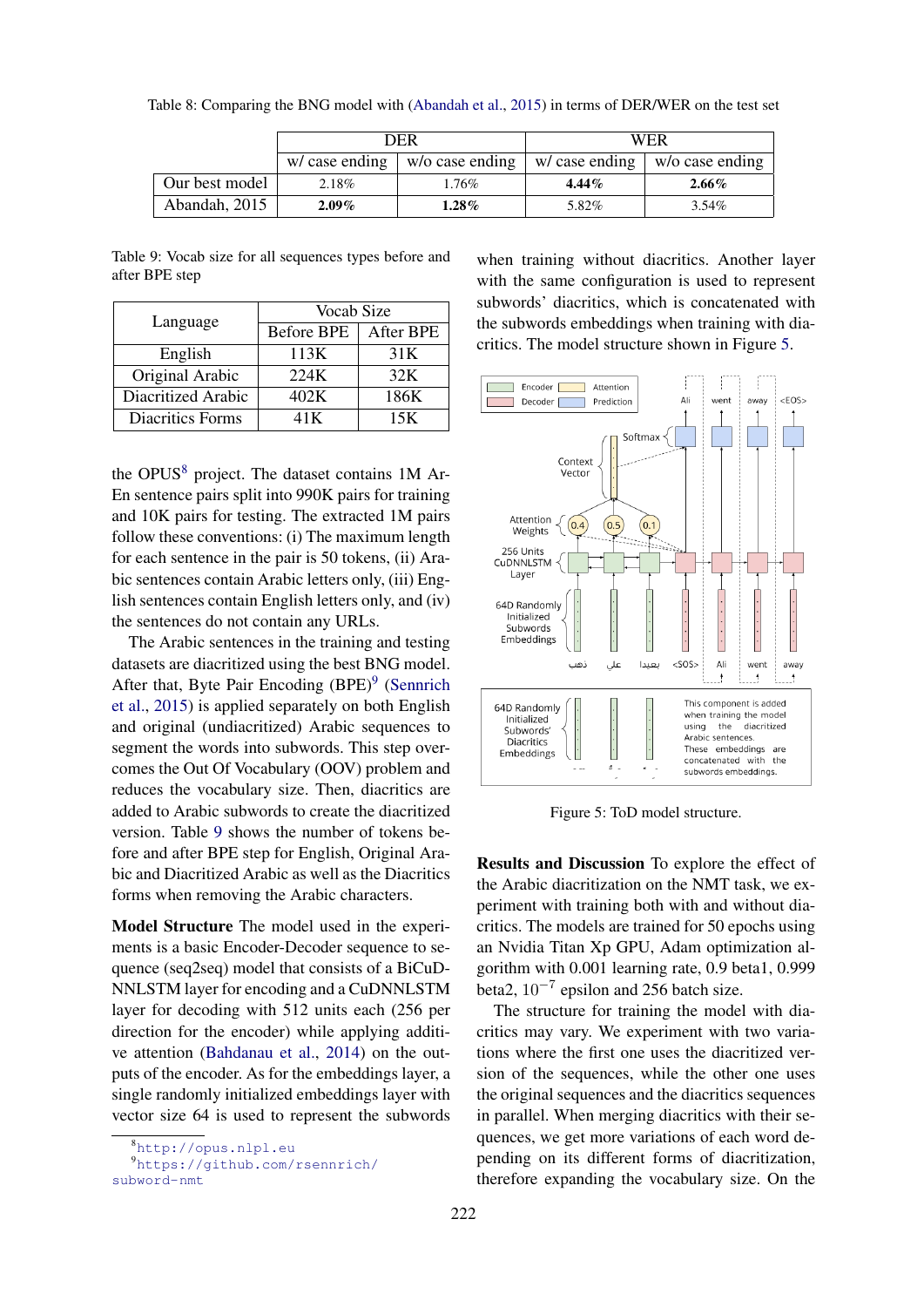other hand, when separating diacritics from their sequences, the vocab size stays the same, and diacritics are added separately as extra input.

The results in Table [10](#page-8-2) show that training the model with diacritization compared to without diacritization improves marginally by 0.31 BLEU score<sup>[10](#page-8-3)</sup> when using the 'with diacritics (merged)' data and improves even more when using the 'with diacritics (separated)' data by 1.33 BLEU score. Moreover, the training time and model size increases by about 20.6% and 41.4%, respectively, for using the 'with diacritics (merged)' data, while they only increase by about 3.4% and 4.5%, respectively, for using the 'with diacritics (separated)' data. By observing Figure [6,](#page-8-4) which reports the BLEU score on all three models every 5 epochs, it is clear that, although the 'with diacritics (merged)' model converges better at the start of the training, it starts diverging after 15 epochs, which might be due to the huge vocab size and the training data size.

By analysing Figure [6,](#page-8-4) we find that BLUE score converges faster when training with diacritics (merged) compared to the other two approaches. However, it starts diverging later on due to vocabulary sparsity. As for with diacritics (separated), the BLUE score has higher convergence compared to without diacritics while also maintaining stability compared to with diacritics (merged). This is because separating diacritics solves the vocabulary sparsity issue while also providing the information needed to disambiguate homonym words.

We note that, concurrently to our work, another work on utilizing diacritization for MT has recently appeared. [\(Alqahtani et al.,](#page-9-18) [2019\)](#page-9-18) used diacritics with text in three downstream tasks, namely Semantic Text Similarity (STS), NMT and Part of Speech (POS) tagging, to boost the performance of their systems. They applied different techniques to disambiguate homonym words through diacritization. They achieved 27.1 and 27.3 BLUE scores without and with diacritics, respectively, using their best disambiguation technique. This is a very small improvement of 0.74% compared to our noticeable improvement of 4.03%. Moreover, our approach is simpler and it does not require to drop any diacritical information.

All codes related to the ToD work are publicly available on  $G$ it $H$ ub<sup>[11](#page-8-5)</sup>.

<span id="page-8-2"></span>Table 10: Translation over Diacritization (ToD) results on the test set

|           | Training | Model        | <b>Best BLEU</b> |
|-----------|----------|--------------|------------------|
| Model     | Time     | <b>Size</b>  | Score            |
| Without   | 29 Hours | <b>285MB</b> | 33.01            |
| Merged    | 35 Hours | 403MB        | 33.32            |
| Separated | 30 Hours | 298MB        | 34.34            |

<span id="page-8-4"></span>

Figure 6: Testing dataset BLEU score while training.

## <span id="page-8-0"></span>7 Conclusion

In this work, we explored the ATD problem. Our models, which follow two main approaches: FF-NN and RNN, proved to be very effective as they performed on par with or better than SOTA approaches. In the future, we plan on investigating the sequence to sequence models such as RNN Seq2seq, Conv Seq2seq and Transformer. In another contribution of this work, we showed that diacritics can be integrated into other systems to attain enhanced versions in NLP tasks. We used MT as a case study and showed how our idea of ToD improved the results of the SOTA NMT system.

#### Acknowledgments

We gratefully acknowledge the support of the Deanship of Research at the Jordan University of Science and Technology for supporting this work via Grant #20180193 in addition to NVIDIA Corporation for the donation of the Titan Xp GPU that was used for this research.

## References

<span id="page-8-1"></span>Gheith Abandah, Alaa Arabiyat, et al. 2017. Investigating hybrid approaches for arabic text diacritization with recurrent neural networks. In *2017 IEEE Jordan Conference on Applied Electrical Engineering*

<span id="page-8-5"></span><span id="page-8-3"></span><sup>10</sup>BLEU scores are computed with [multi-bleu.perl](https://github.com/moses-smt/mosesdecoder/blob/master/scripts/generic/multi-bleu.perl)

<sup>11</sup>[https://github.com/AliOsm/](https://github.com/AliOsm/translation-over-diacritization)

[translation-over-diacritization](https://github.com/AliOsm/translation-over-diacritization)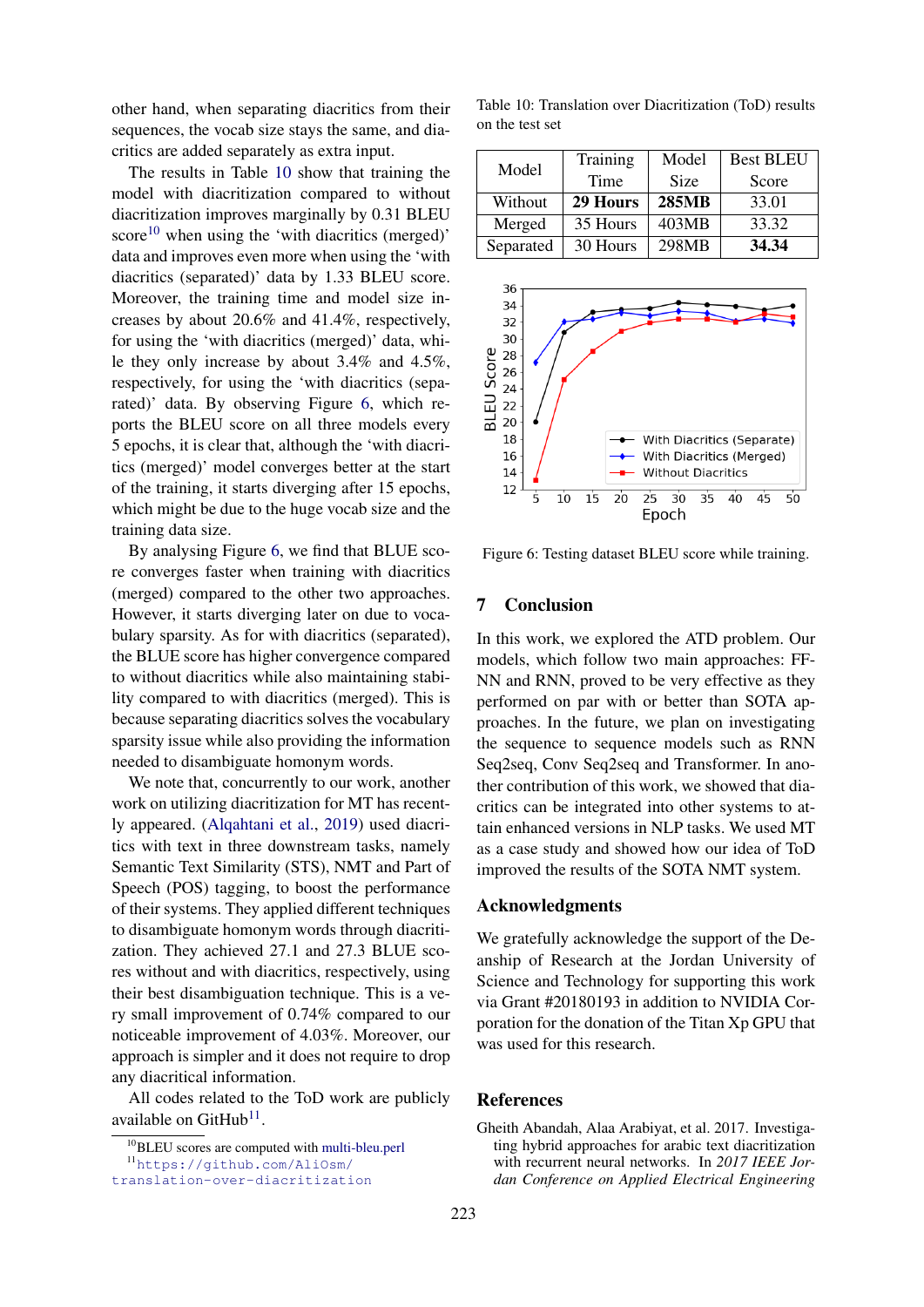*and Computing Technologies (AEECT)*, pages 1–6. IEEE.

- <span id="page-9-4"></span>Gheith A Abandah, Alex Graves, Balkees Al-Shagoor, Alaa Arabiyat, Fuad Jamour, and Majid Al-Taee. 2015. Automatic diacritization of arabic text using recurrent neural networks. *International Journal on Document Analysis and Recognition (IJDAR)*, 18(2):183–197.
- <span id="page-9-13"></span>Rehab Alnefaie and Aqil M Azmi. 2017. Automatic minimal diacritization of arabic texts. *Procedia Computer Science*, 117:169–174.
- <span id="page-9-18"></span>Sawsan Alqahtani, Hanan Aldarmaki, and Mona Diab. 2019. Homograph disambiguation through selective diacritic restoration. In *Proceedings of the Fourth Arabic Natural Language Processing Workshop*, pages 49–59.
- <span id="page-9-9"></span>Jeremy Appleyard, Tomas Kocisky, and Phil Blunsom. 2016. Optimizing performance of recurrent neural networks on gpus. *arXiv preprint ar-Xiv:1604.01946*.
- <span id="page-9-15"></span>Aqil M Azmi and Reham S Almajed. 2015. A survey of automatic arabic diacritization techniques. *Natural Language Engineering*, 21(3):477–495.
- <span id="page-9-22"></span>Dzmitry Bahdanau, Kyunghyun Cho, and Yoshua Bengio. 2014. Neural machine translation by jointly learning to align and translate. *arXiv preprint ar-Xiv:1409.0473*.
- <span id="page-9-5"></span>Ahmad Barqawi and Taha Zerrouki. 2017. [Shakkala,](https://github.com/Barqawiz/Shakkala) [arabic text vocalization.](https://github.com/Barqawiz/Shakkala)
- <span id="page-9-14"></span>Mohamed Bebah, Chennoufi Amine, Mazroui Azzeddine, and Lakhouaja Abdelhak. 2014. Hybrid approaches for automatic vowelization of arabic texts. *arXiv preprint arXiv:1410.2646*.
- <span id="page-9-3"></span>Yonatan Belinkov and James Glass. 2015. Arabic diacritization with recurrent neural networks. In *Proceedings of the 2015 Conference on Empirical Methods in Natural Language Processing*, pages 2281– 2285.
- <span id="page-9-10"></span>Tiago Carneiro, Raul Victor Medeiros Da Nóbrega, Thiago Nepomuceno, Gui-Bin Bian, Victor Hugo C De Albuquerque, and Pedro Pedrosa Reboucas Filho. 2018. Performance analysis of google colaboratory as a tool for accelerating deep learning applications. *IEEE Access*, 6:61677–61685.
- <span id="page-9-16"></span>Amine Chennoufi and Azzeddine Mazroui. 2017. Morphological, syntactic and diacritics rules for automatic diacritization of arabic sentences. *Journal of King Saud University-Computer and Information Sciences*, 29(2):156–163.
- <span id="page-9-2"></span>Kareem Darwish, Hamdy Mubarak, and Ahmed Abdelali. 2017. Arabic diacritization: Stats, rules, and hacks. In *Proceedings of the Third Arabic Natural Language Processing Workshop*, pages 9–17.
- <span id="page-9-7"></span>John Duchi, Elad Hazan, and Yoram Singer. 2011. Adaptive subgradient methods for online learning and stochastic optimization. *Journal of Machine Learning Research*, 12(Jul):2121–2159.
- <span id="page-9-0"></span>Ali Fadel, Ibraheem Tuffaha, Bara' Al-Jawarneh, and Mahmoud Al-Ayyoub. 2019. Arabic text diacritization using deep neural networks. In *ICCAIS*.
- <span id="page-9-17"></span>Amany Fashwan and Sameh Alansary. 2017. Shakkil: an automatic diacritization system for modern standard arabic texts. In *Proceedings of the Third Arabic Natural Language Processing Workshop*, pages 84– 93.
- <span id="page-9-8"></span>Diederik P Kingma and Jimmy Ba. 2014. Adam: A method for stochastic optimization. *arXiv preprint arXiv:1412.6980*.
- Laurens van der Maaten and Geoffrey Hinton. 2008. Visualizing data using t-sne. *Journal of machine learning research*, 9(Nov):2579–2605.
- <span id="page-9-19"></span>Rajae Moumen, Raddouane Chiheb, Rdouan Faizi, and Abdellatif El Afia. 2018. Evaluation of gated recurrent unit in arabic diacritization. *International Journal of Advanced Computer Science and Applications (IJACSA)*, 9(11).
- <span id="page-9-6"></span>Hamdy Mubarak, Ahmed Abdelali, Hassan Sajjad, Younes Samih, and Kareem Darwish. 2019. Highly effective arabic diacritization using sequence to sequence modeling. In *Proceedings of the 2019 Conference of the North American Chapter of the Association for Computational Linguistics: Human Language Technologies, Volume 1 (Long and Short Papers)*, pages 2390–2395.
- <span id="page-9-1"></span>Arfath Pasha, Mohamed Al-Badrashiny, Mona T Diab, Ahmed El Kholy, Ramy Eskander, Nizar Habash, Manoj Pooleery, Owen Rambow, and Ryan Roth. 2014. Madamira: A fast, comprehensive tool for morphological analysis and disambiguation of arabic. In *LREC*, volume 14, pages 1094–1101.
- <span id="page-9-21"></span>Rico Sennrich, Barry Haddow, and Alexandra Birch. 2015. Neural machine translation of rare words with subword units. *arXiv preprint arXiv:1508.07909*.
- <span id="page-9-12"></span>Anas Shahrour, Salam Khalifa, and Nizar Habash. 2015. Improving arabic diacritization through syntactic analysis. In *Proceedings of the 2015 Conference on Empirical Methods in Natural Language Processing*, pages 1309–1315.
- <span id="page-9-20"></span>Jörg Tiedemann. 2012. Parallel data, tools and interfaces in opus. In *Lrec*, volume 2012, pages 2214– 2218.
- <span id="page-9-11"></span>Adams Wei Yu, Lei Huang, Qihang Lin, Ruslan Salakhutdinov, and Jaime Carbonell. 2017. Blocknormalized gradient method: An empirical study for training deep neural network. *arXiv preprint ar-Xiv:1707.04822*.